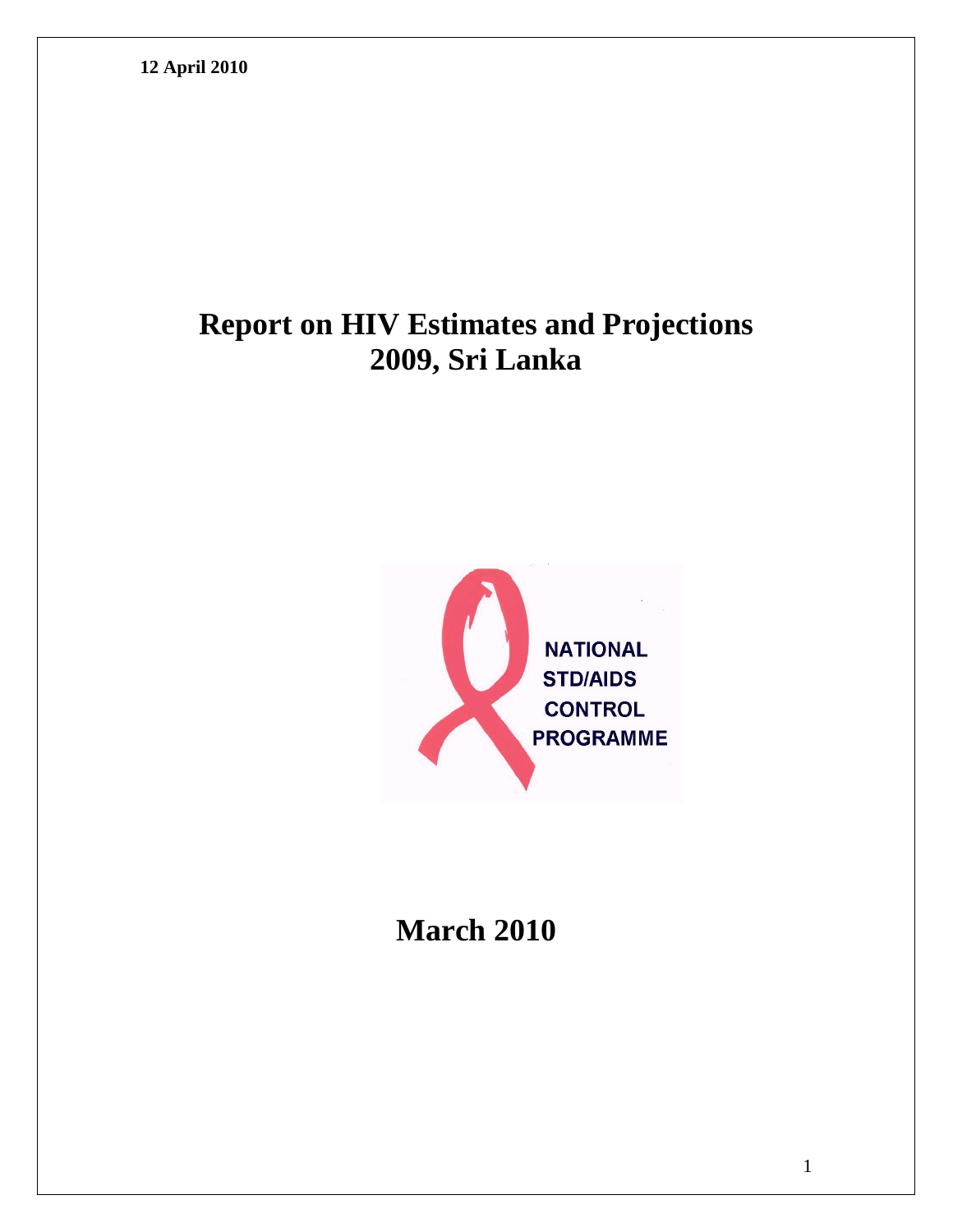# **Abbreviations and Acronyms**

| <b>AIDS</b>  | Acquired Immunodeficiency Syndrome                  |
|--------------|-----------------------------------------------------|
| <b>AEM</b>   | Asia Epidemic Model                                 |
| <b>ANC</b>   | <b>Antenatal Clinic</b>                             |
| <b>ART</b>   | <b>Antiretroviral Therapy</b>                       |
| <b>BSS</b>   | <b>Behavioral Surveillance Survey</b>               |
| DU           | Drug user                                           |
| EPP          | <b>Estimation and Projection Package</b>            |
| <b>FSW</b>   | <b>Female Sex Worker</b>                            |
| <b>HIV</b>   | Human Immunodeficiency Virus                        |
| <b>IBBS</b>  | Integrated Biological and Behavioral Survey         |
| IDU          | <b>Injecting Drug User</b>                          |
| <b>MSM</b>   | Males who have sex with males                       |
| <b>NSAC</b>  | National STD and AIDS Centre                        |
| <b>PMTCT</b> | Prevention of Mother-to-Child transmission (of HIV) |
| <b>STD</b>   | <b>Sexually Transmitted Diseases</b>                |
| <b>STI</b>   | <b>Sexually Transmitted Infections</b>              |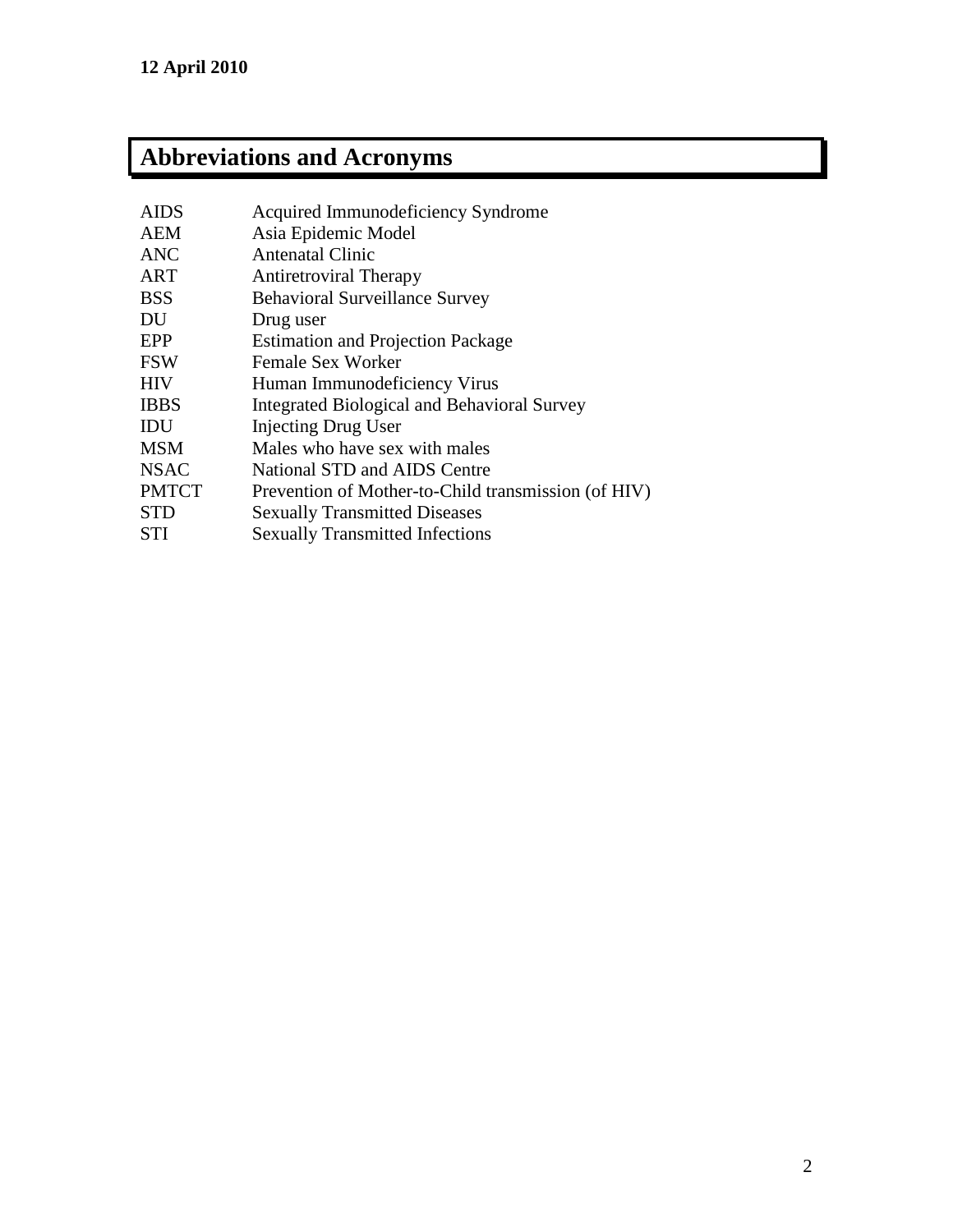## **Contents**

## *Abbreviations and Acronyms*

## *Acknowledgments*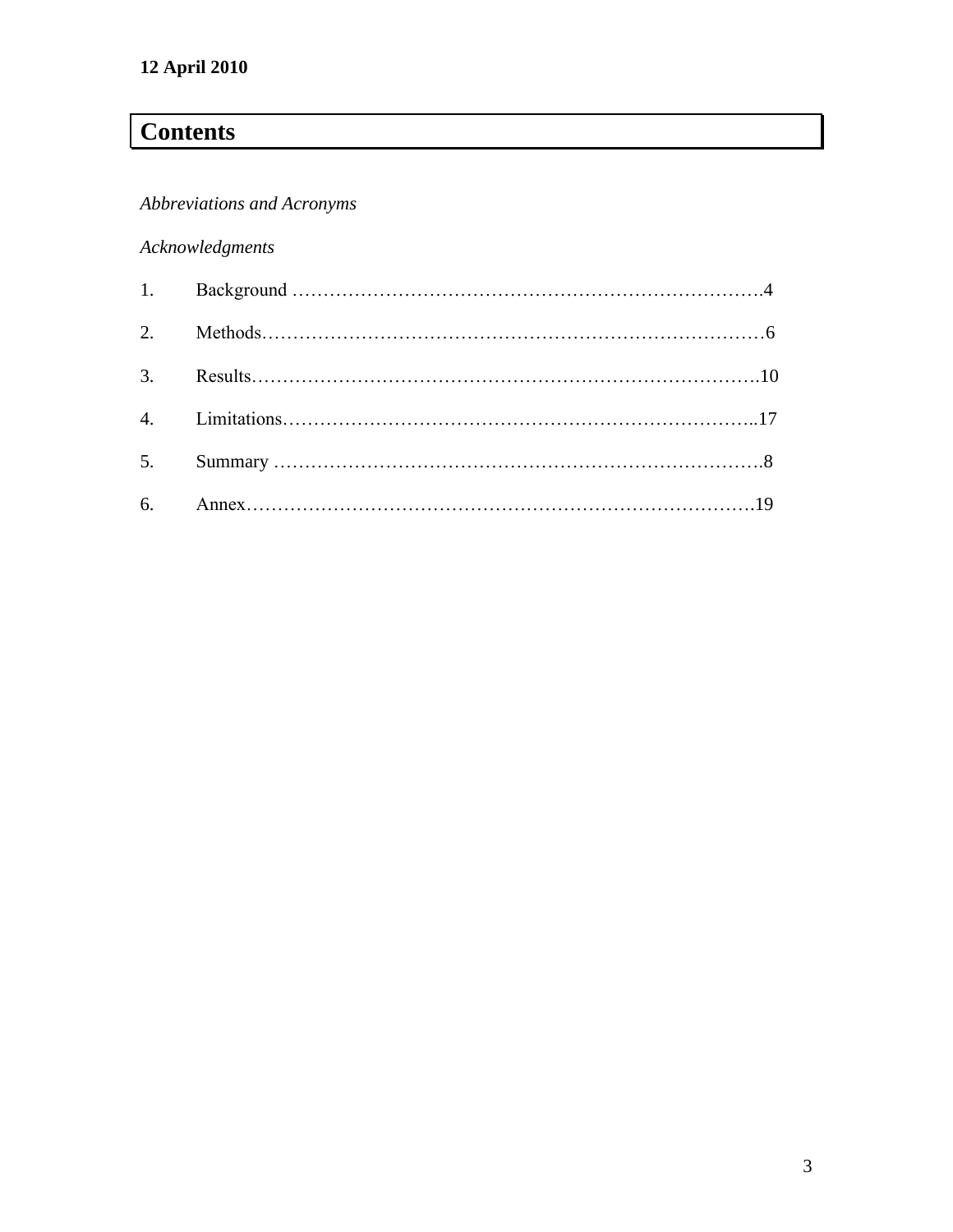# **1. Introduction**

The first HIV infection in Sri Lanka was reported in 1987. Since then, a total of 1196 HIV infections and AIDS cases have been cumulatively reported in the country. There has been a steady increase in the number of reported cases over the years, in part due to the increase in HIV testing facilities and the availability of antiretroviral treatment (Figure 1). The male to female ratio among reported AIDS cases is 1.4:1. Heterosexual transmission accounts for majority of the reported cases. To date, 202 persons have died of AIDS. So far, 43 children have been infected with the virus as a result of vertical transmission from their mothers. HIV is largely concentrated in urban areas; nearly 60% of reported cases are from the western province. The other most affected provinces are north western, central and southern provinces.



#### **Figure 1. Reported HIV/AIDS cases by sex—Sri Lanka, 1987–2009**

Since 1993, the national STD/AIDS programme has been conducting annual HIV serosurveillance among various sentinel populations. In the year 2008, unlinked anonymous sero-surveillance was initiated in two high-risk population groups (MSM, drug users). Of a total of 242 MSM included in the analysis, one was positive for HIV. None of the 256 drug users included in surveillance from Western Province were positive. In southern province, only one of 256 (0.4%) tested positive.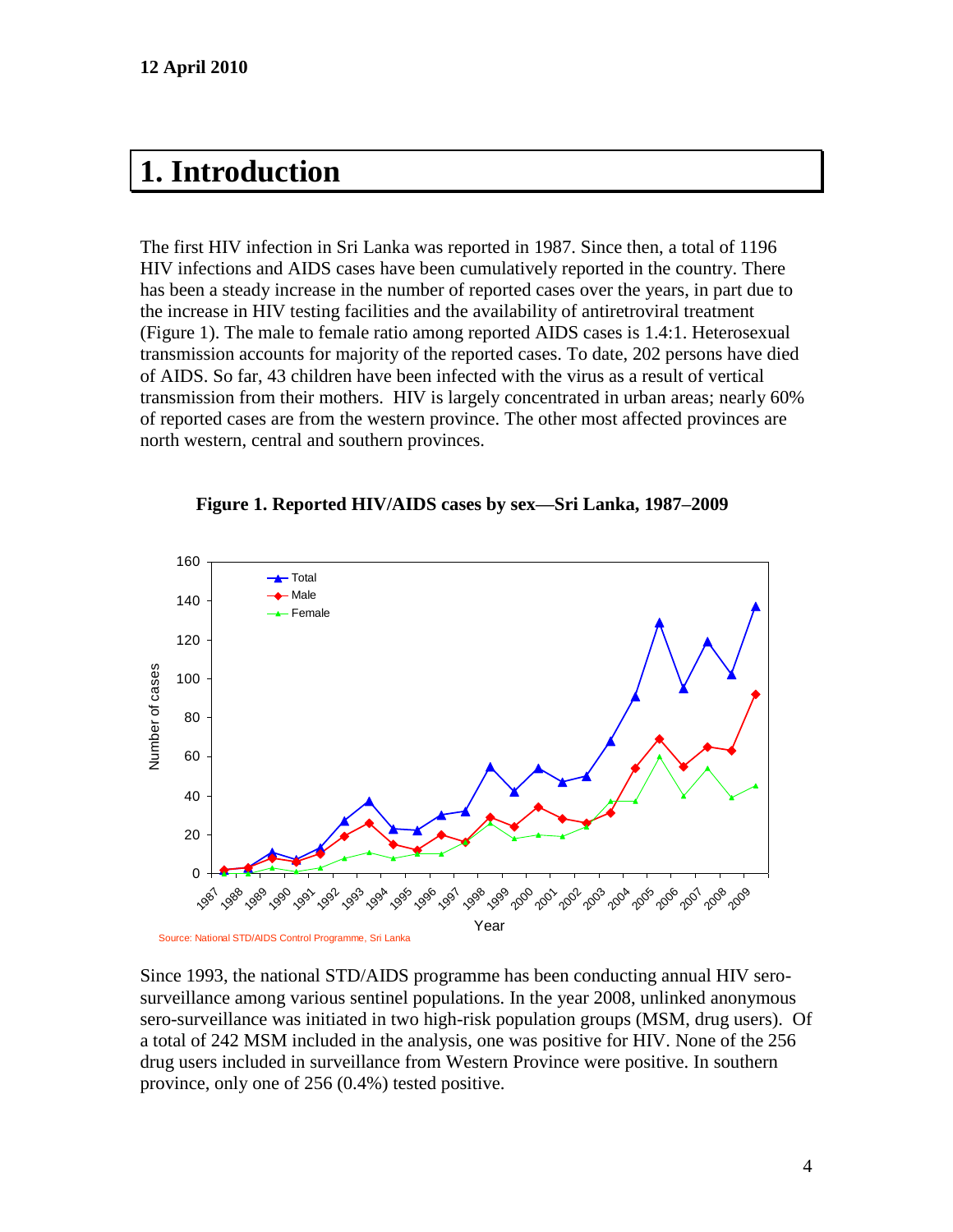In 2009 HIV sentinel surveillance included female sex workers, men who have sex with men, drug users, tuberculosis patients, military personnel and STD clinic attendees. HIV sero-prevalence STD clinic attendees was 0.15%. Zero HIV prevalence was observed in other groups surveyed. In 2009, 13,000 pregnant women tested in two large hospitals in Colombo; however, only 2 (0.015%) were found to be HIV-positive.

Each year a large number of blood units are screened for HIV by the National blood transfusion service. Over the years, the HIV seropositivity has ranged from a low of less than 1 per 100 000 population to a maximum of 5 per 100 000 population. Cumulatively, of a 251,187 blood units tested for HIV, 91 (0.04%) were positive.

An analysis of the trends in data on reported sexually transmitted infections shows that while bacterial STIs have declined over the years, there are recent increases in viral STIs. In 2006, the first behavioral surveillance survey (BSS) was conducted among sex workers, men who have sex with men (MSM), factory workers, three wheel drivers and drug users. Key findings of BSS were: proportion of men buying commercial sex ranged from 1.1% among factory workers to 12.2% among three wheel drivers and 15.5% among drug users; 0.8% of factory workers and 5.5% of drug users reported having maleto-male sex in the past year. Consistent condom use varied from a low of 46% among MSM with non regular partners to 80% among factory workers with commercial sex workers.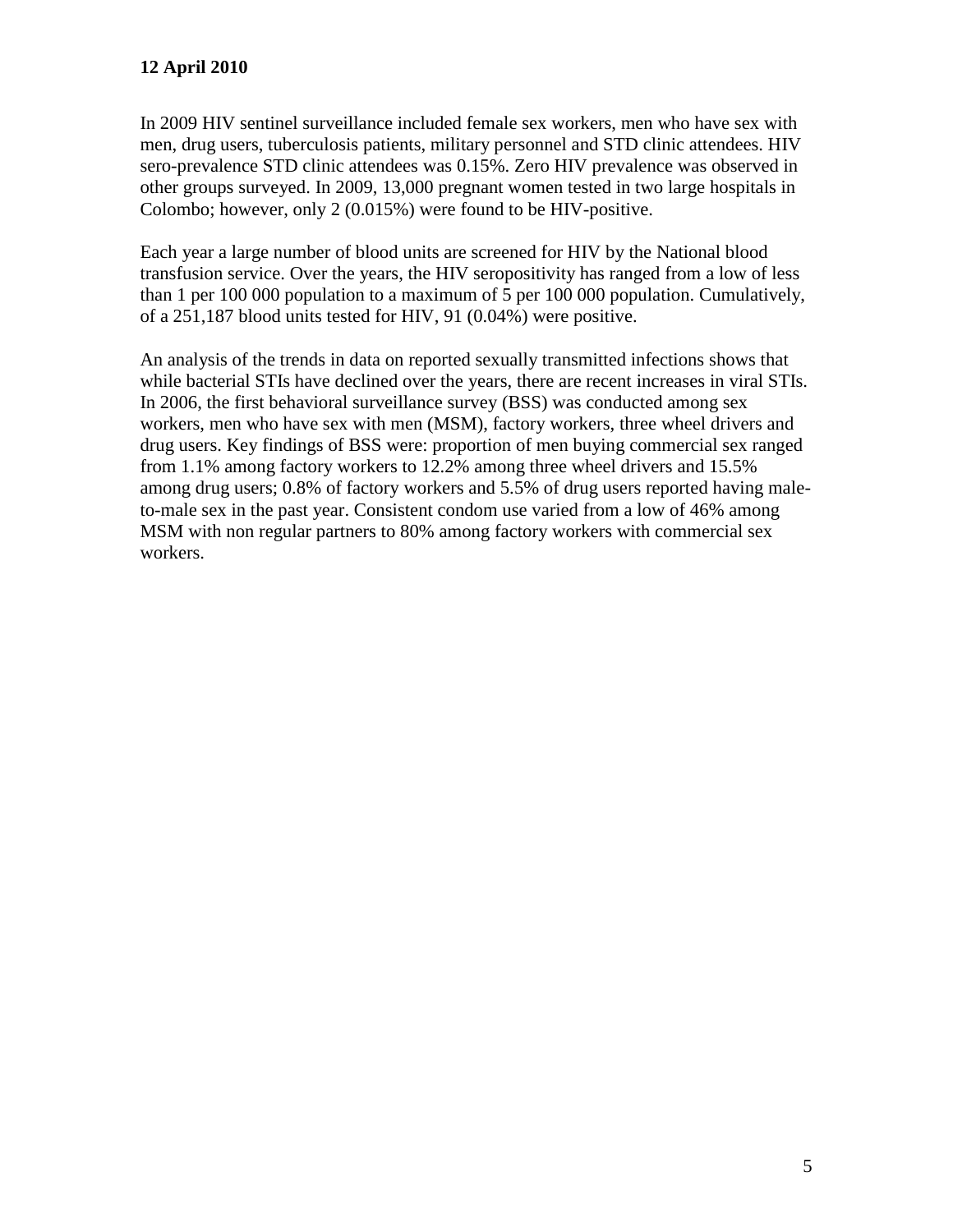# **2. Methodology**

Every 2-3 years, the NSACP in conjunction with national experts and partners undertakes an exercise to update HIV estimations and projections using the latest data and recent version of modelling software. The process for the 2009 estimations and projections began in April 2009 when a regional training workshop was organised by WHO/UNAIDS in Bangkok. The Sri Lanka team attending the training workshop produced draft estimates using 2007 surveillance data and updated EPP and Spectrum models. On 21-22 Marc 2010, the team of national experts including staff from the National STD/AIDS Control Programme with the assistance of international consultants reviewed and updated HIV estimates using EPP and Spectrum models. These estimates were endorsed by stakeholders on 22 March 2010.

### **2.2 Overall method**

In a two-step process, EPP was used in conjunction with the Spectrum program to produce HIV estimations and projections. In the first step, surveillance and programme data were entered into EPP. EPP provides a fit to the prevalence data using appropriate adjustments and calibrations, and generates adult HIV incidence curve. The Spectrum program reads the HIV incidence data from EPP and then applies a more demographically correct population model to generate the total PLHA, incidence, AIDS deaths, ART needs and other output indicators (Figure 2).





## **Step 1 Using EPP to generate adult HIV incidence**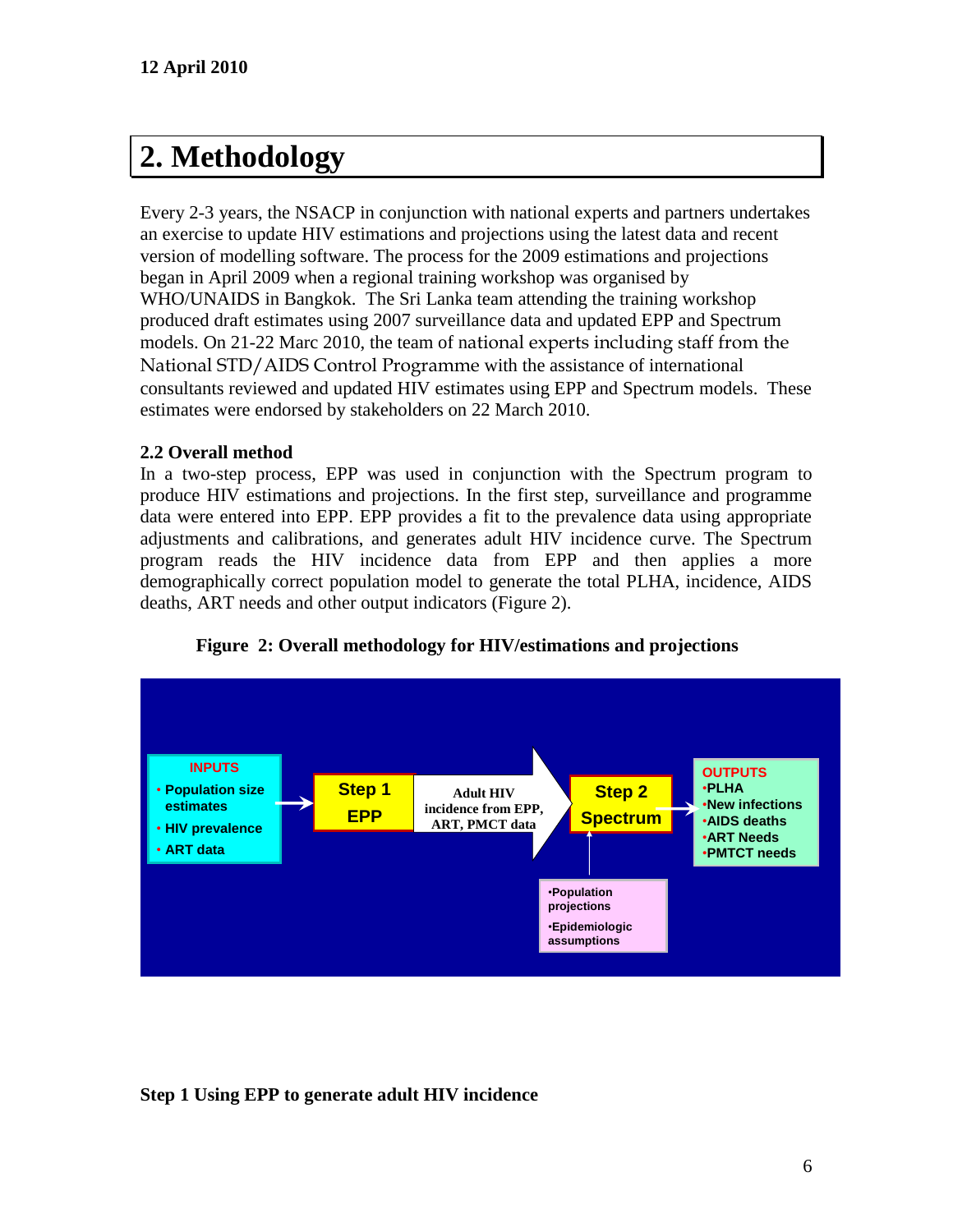### **2.2.1 Constructing the national epidemic**

According to available data, the HIV epidemic in Sri Lanka is primarily concentrated among high-risk populations. The following default epidemic structure for concentrated epidemic in EPP 2009 was used:

-Sex workers

-MSM

-Drug users

-Clients of sex workers

-Remaining male population

-Remaining female population

### **Figure 3: Population groups, by sex and risk of HIV transmission, Sri Lanka**



#### **2.2.2 Defining the size of population sub-groups**

The following assumptions were made regarding size and duration of risk behaviour for each population subgroup:

*Female sex workers:* According to the recent mapping studies conducted in Colombo and Anuradhapura, there is consensus that the national estimate for FSW population is likely to range from 35,000 to 47,000 (average: 41,000). The duration for which sex workers engage in sex work was assumed to be 7 years based on data from neighbouring Asian countries and information from NGOs working with sex workers. .

*Men who have sex with Men***:** According to the recent mapping studies conducted in Colombo and Anuradhpura, the national estimate for "visible" MSM population is likely to range from 24,000 to 37,000 (average: 30,500). Based on data from other Asian countries, it was decided that MSM remain sexually active for approximately 20 years.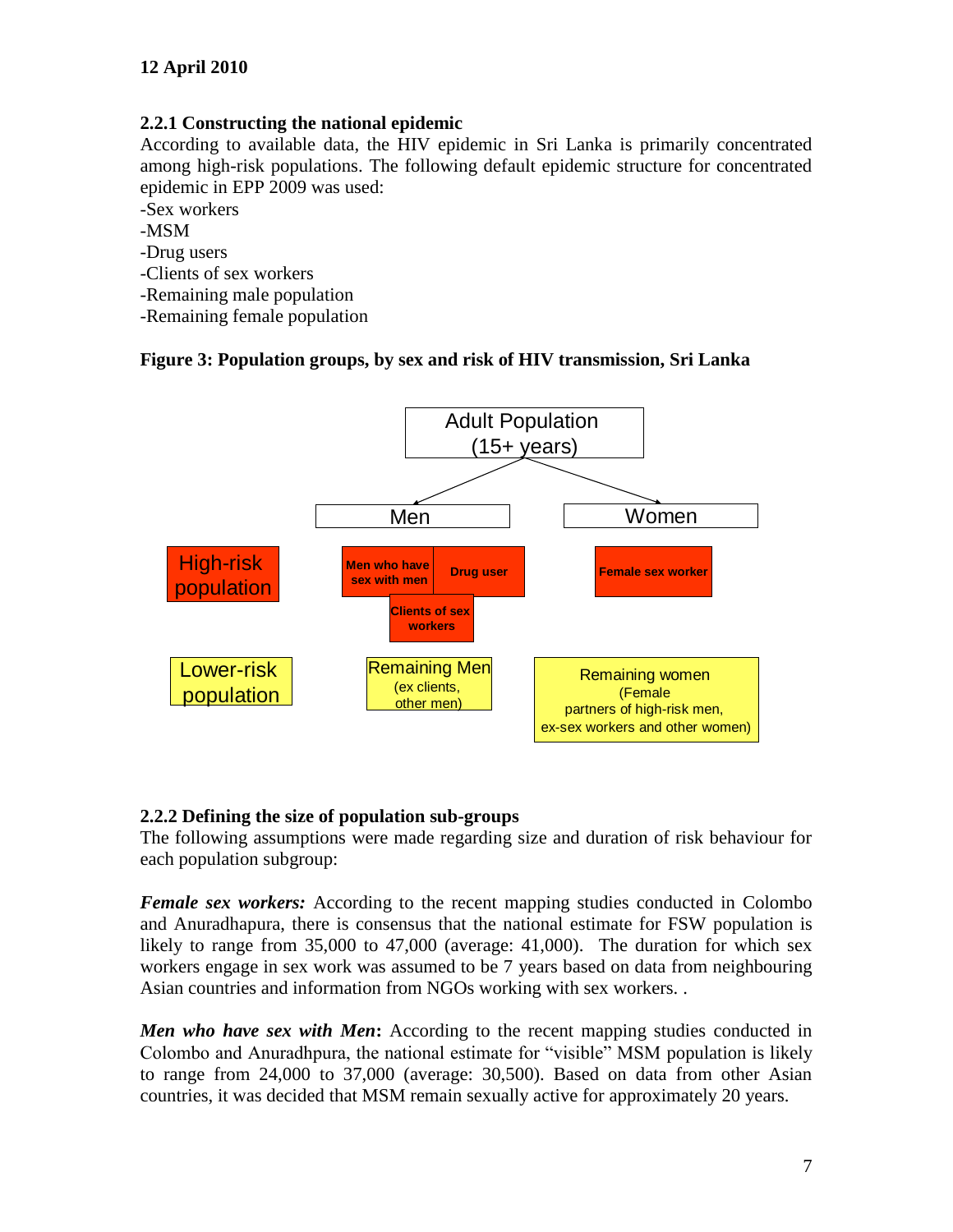*Drug user:* Based on data available from the national dangerous drugs control board, there are an estimated 45,000 heroin users in the country. Of these, less than 2% are estimated to be injecting drug uses; 95% of drug users are considered to be male. It was assumed that the drug users engage in high-risk behaviour for approximately 10 years.

*Clients of sex workers:* In the 2006 BSS, the reported percentage of males having paid sex with sex workers in the past 12 months ranged from 15% among drug users, 11% among three-wheel drivers and 1.1% among factory workers. A weighted average of 3.5% was used to reflect the percentage of males in the general population having commercial sex in the past 12 months. The population size of male clients (261,000) was derived by applying 3.5% rate to the adult male population (aged 15-49 years). In the absence of actual data from Sri Lanka, it was assumed that the clients engage in high-risk behaviour for approximately 7 years (similar to other Asian countries).

*Remaining male and female adult population***:** The total adult male and female population size for 2009 was obtained from the Census Bureau population projections of Sri Lanka. (Source: http://www.statistics.gov.lk/home.asp). The remaining male and female population was derived by subtracting the high-risk populations from the total male and female population (Remaining male=7,199,5000; Remaining female=7,49,500)

## **2.2.3 Entering HIV surveillance data**

Site-wise sentinel surveillance data were entered from 1993 to 2009 for each population subgroup. HIV prevalence among ANC attendees was used as a proxy for low-risk "remaining female population". For sex worker clients, HIV prevalence among male STI patients was used.

## **2.2.4 Entering ART data**

The total number of patients on first line and second line ART in the public sector was entered, by year up to December 2009. These data were interpolated for future years based on targets set for 2015. CD4<200 was used as the threshold for starting treatment. It was decided to use the default value of 86% of patients surviving at one year after start of treatment. The distribution of patients on treatment by risk group was done using the distribution of reported AIDS cases by modes of transmission.

## **2.2.5 Calibrating HIV prevalence levels**

To account for bias in surveillance data, HIV prevalence data were calibrated for some population groups. Based on HIV-positvity among female STI patients, HIV prevalence among FSW was calibrated upwards to reflect the peak prevalence of 0.6% in 2005. Similarly, based on HIV positivty rate among male STI patients, HIV prevalence among clients of sex workers was calibrated upwards to reflect the peak prevalence of 0.4% in 2005.

## **2.2.6 Fitting the data to the model for each sub population**

For each population subgroup, a model was fitted for all data adjusting various parameters, like  $t_0$  (start year of epidemic), r (rate of growth of the epidemic),  $f_0$  (fraction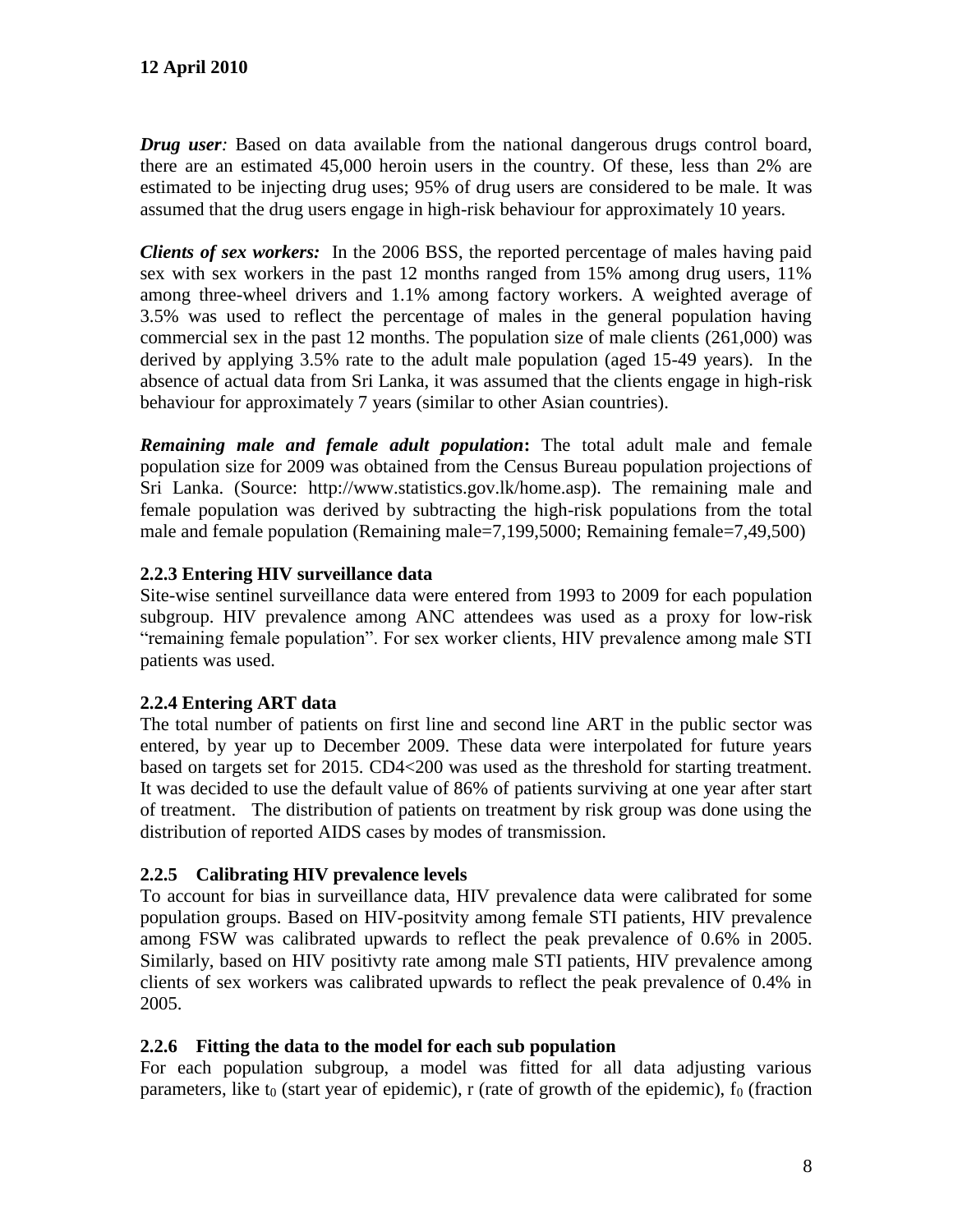of new entrants to the population going into the at-risk category), and phi (behaviour change parameter).

## **Step 2 Using Spectrum to produce final outputs**

The adult HIV incidence data were read into Spectrum from EPP. Data on the numbers of adults and children on treatment were entered from start year to 2009. These data were interpolated for future years based on targets set for 2015. Similarly, data were entered and interpolated for number of pregnant women receiving single, dual and triple ARV prophylaxis regimens.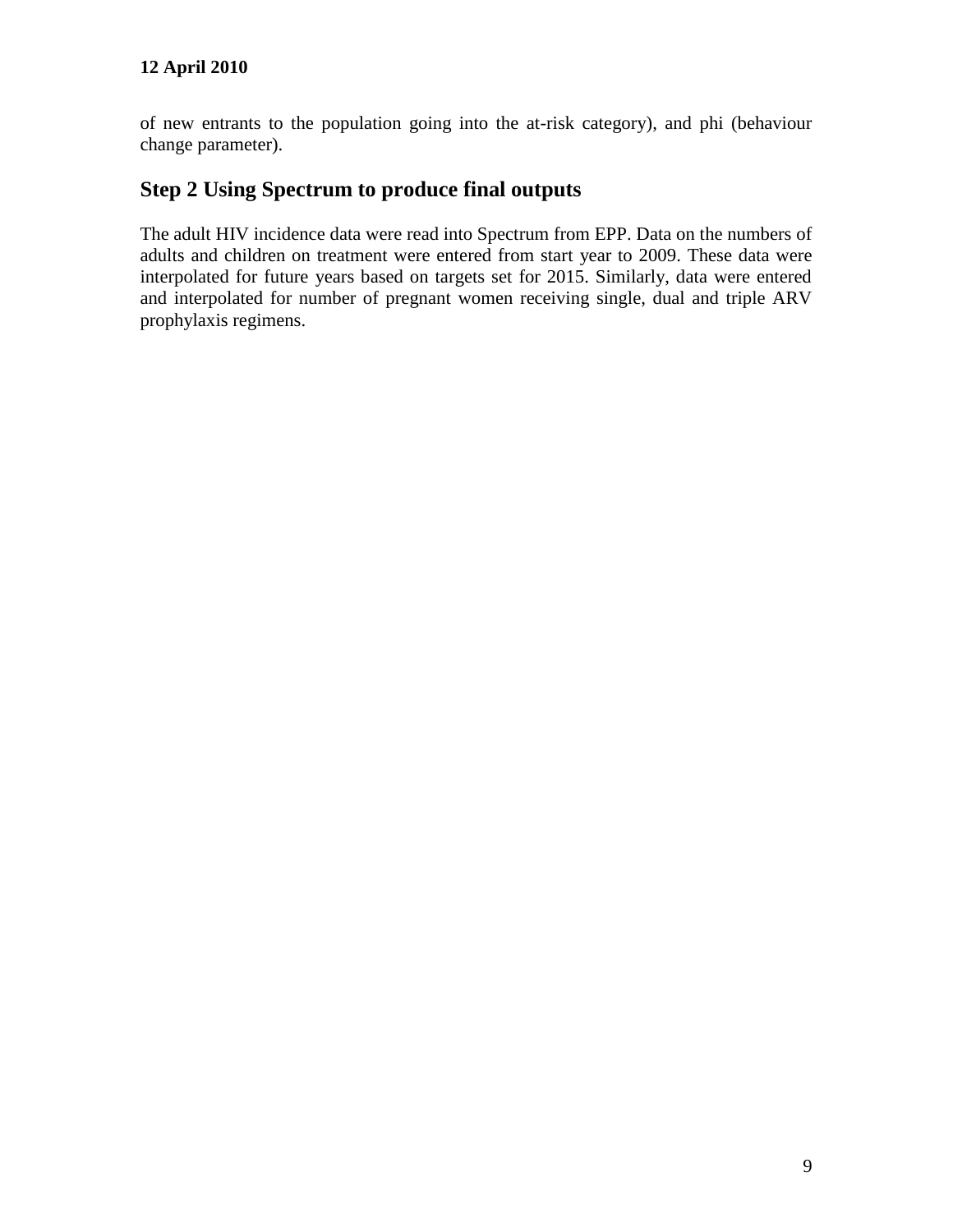# **3. Results**

#### **3.1 HIV prevalence in population subgroups**

Figures 4 shows HIV prevalence trends among DU, FSW/clients and MSM. Notably, HIV prevalence is decreasing/or stable among all high-risk groups.

#### **Figure 4. Trends in HIV prevalence among high-risk population groups, Sri Lanka**



**3.2 HIV incidence in population subgroups:** Figure 5 shows trends in distribution of new HIV infections by subpopulation group. In the absence of significant IDU population, sex workers and the clients were the first groups to be affected. HIV incidence in FSW and clients peaked around 2000. Lately, following the infection of a large number of male clients of sex worker, HIV incidence is showing an increase in the low-risk female population due to transmission from male clients to their low-risk female partners. MSM account for approximately 10% of the new infections. Several countries in the Region— Thailand, India and Myanmar are also showing high and/or increasing HIV prevalence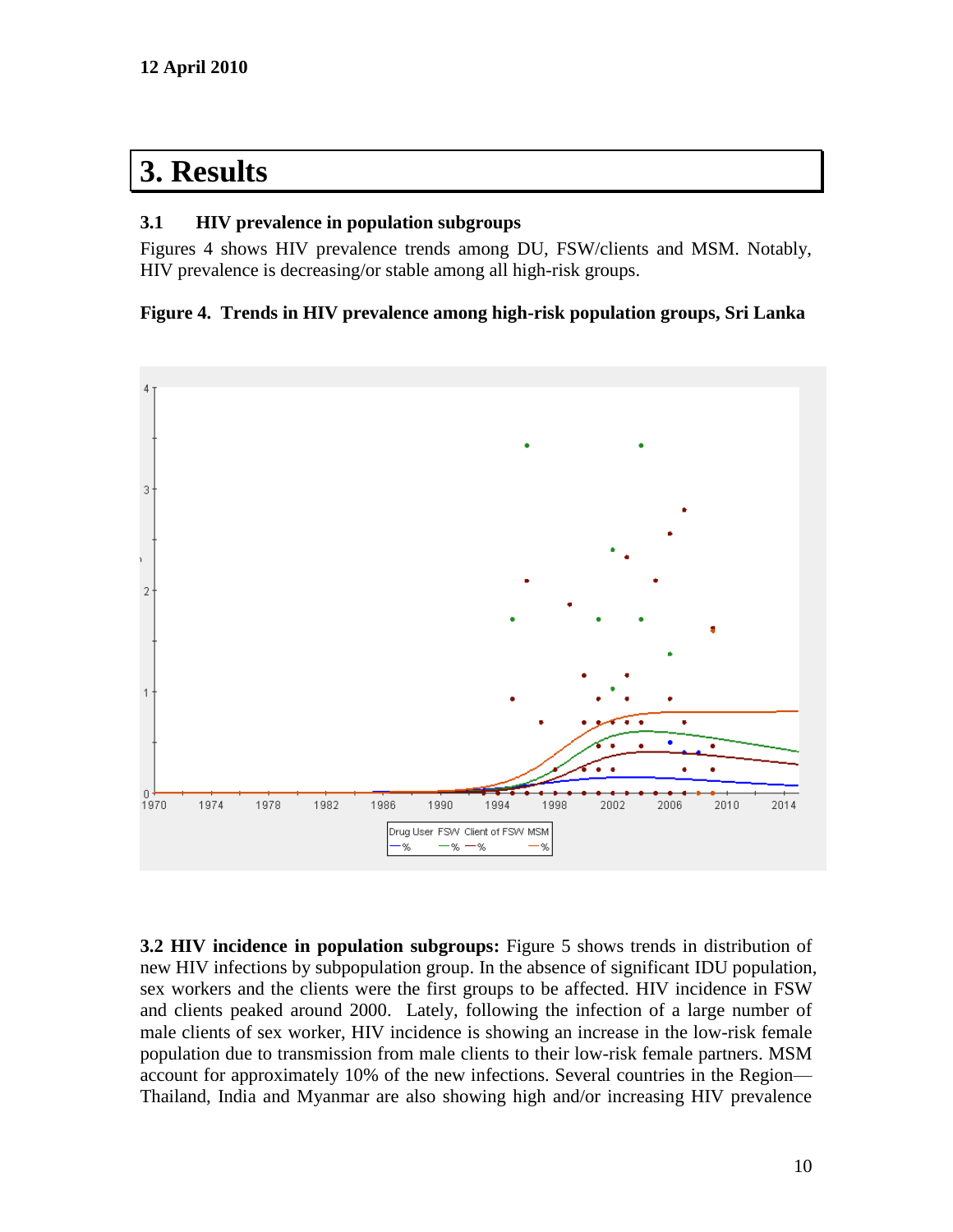among MSM and therefore this group will require continuing surveillance as well as targeted for prevention interventions.



**Figure 5. Trends in the distribution of new HIV infections by population subgroup** 

## **3.3 Impact of HIV epidemic**

The following section presents the main results/outputs from Spectrum programme. In 2009, approximately 3,000 people are living with HIV, including children. The adult HIV prevalence is 0.02%. Trends in HIV prevalence show a low and gradual increase over the last 20 years and is likely to reach a peak around 2012 (Figure 6).

**Figure 6. Trends in adult HIV prevalence (15+ years)**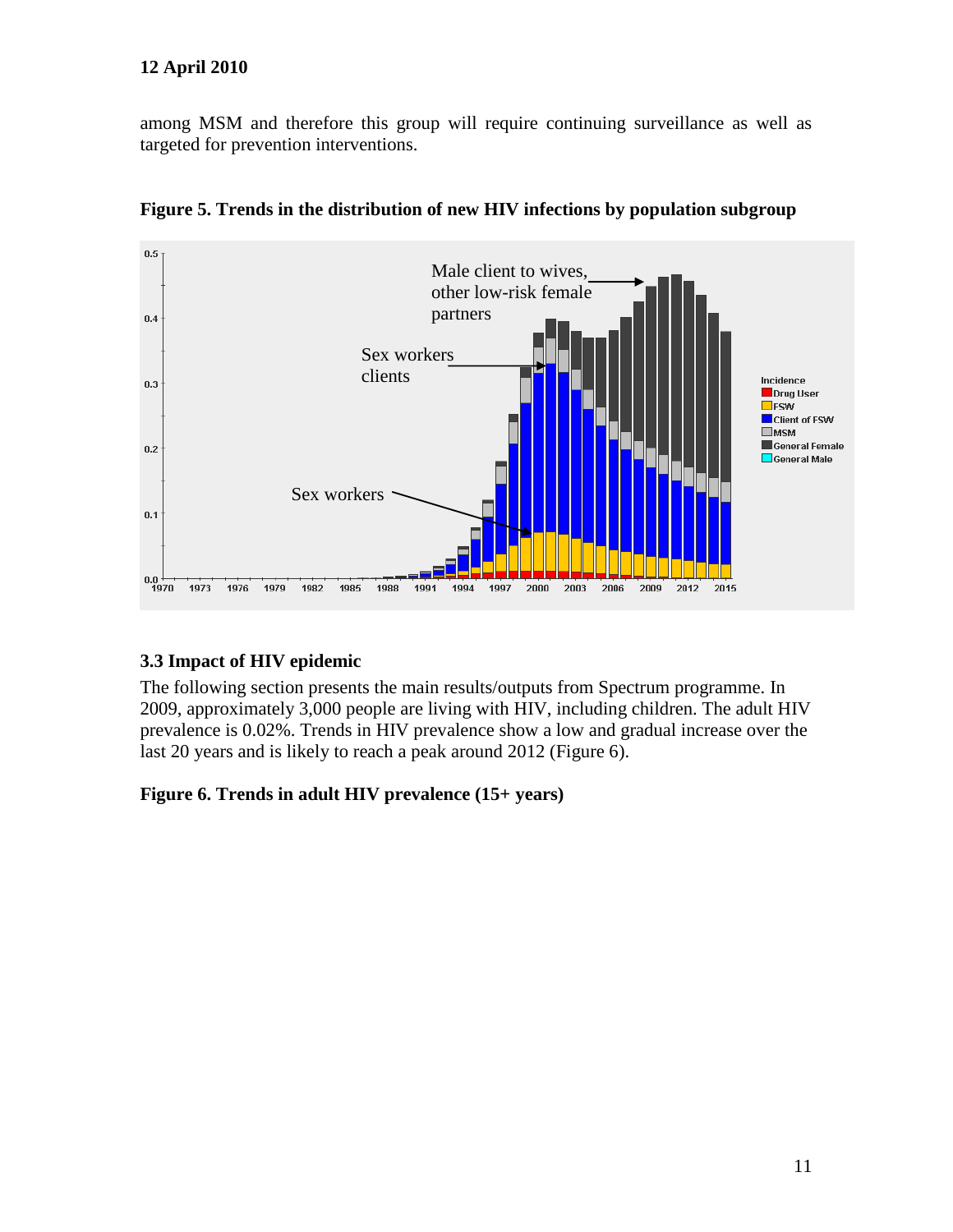

The HIV/AIDS epidemic in Sri Lanka has been mostly concentrated among men; however, the proportion of HIV-infected females has been increasing over the years. Currently the male to female ratio of is 1.8:1. Apart from female sex workers, women who are likely to be infected are largely the married partners of current and former sex worker clients, and men who have sex with men. Applying the fertility rate to these women it is possible to estimate the number of women who are pregnant and HIV infected. The estimated number of pregnant women who carry the HIV virus amounts to about 40 in 2009. As most of these women are unaware of their HIV status and therefore unable to receive ARV prophylaxis, many of these women will pass HIV on to their newborn children. The estimated number of children needing treatment in 2009 is 25.

In Sri Lanka, ART is provided mainly by the public sector. Currently, approximately 207 patients (including 11 children) are on treatment. Estimates of the number of people needing ART in a given year are based on the national ART guideline recommendations. According to the national ART guidelines, patients with CD4 <200 should receive ART. However, it is likely that the NSACP will revise its guidelines to start treatment earlier at an earlier time i.e., CD4<350 cmm in 2011 in congruence with the global treatment guidelines. As people get on treatment earlier and survive longer, the need for ART will increase in the coming years (Figure 7).

#### **Figure 7. Number of adults with advanced HIV infection in need of anti retroviral treatment**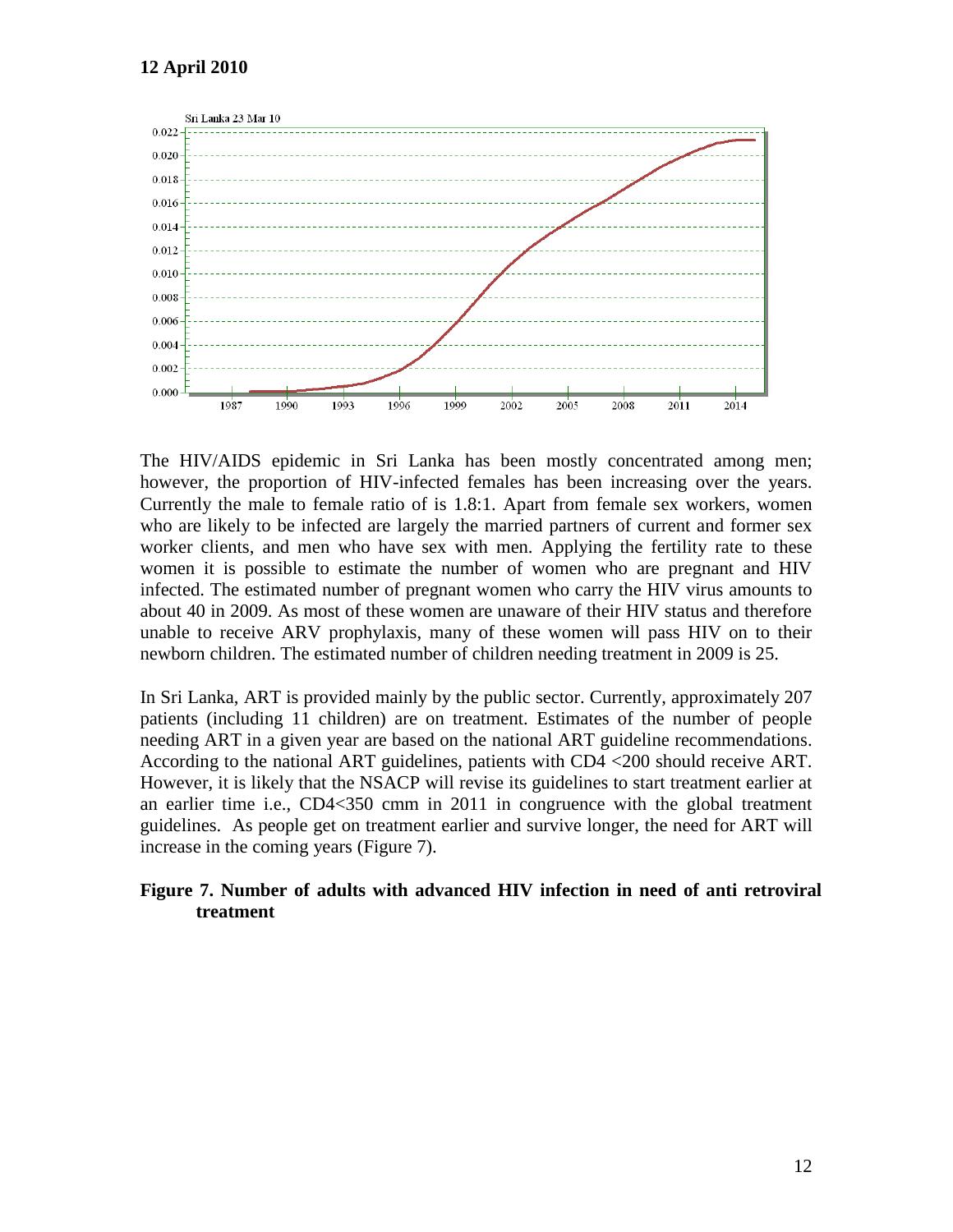

## **3.4 Summary tables**

The following tables present key output indicators for adults and children using the methods described above.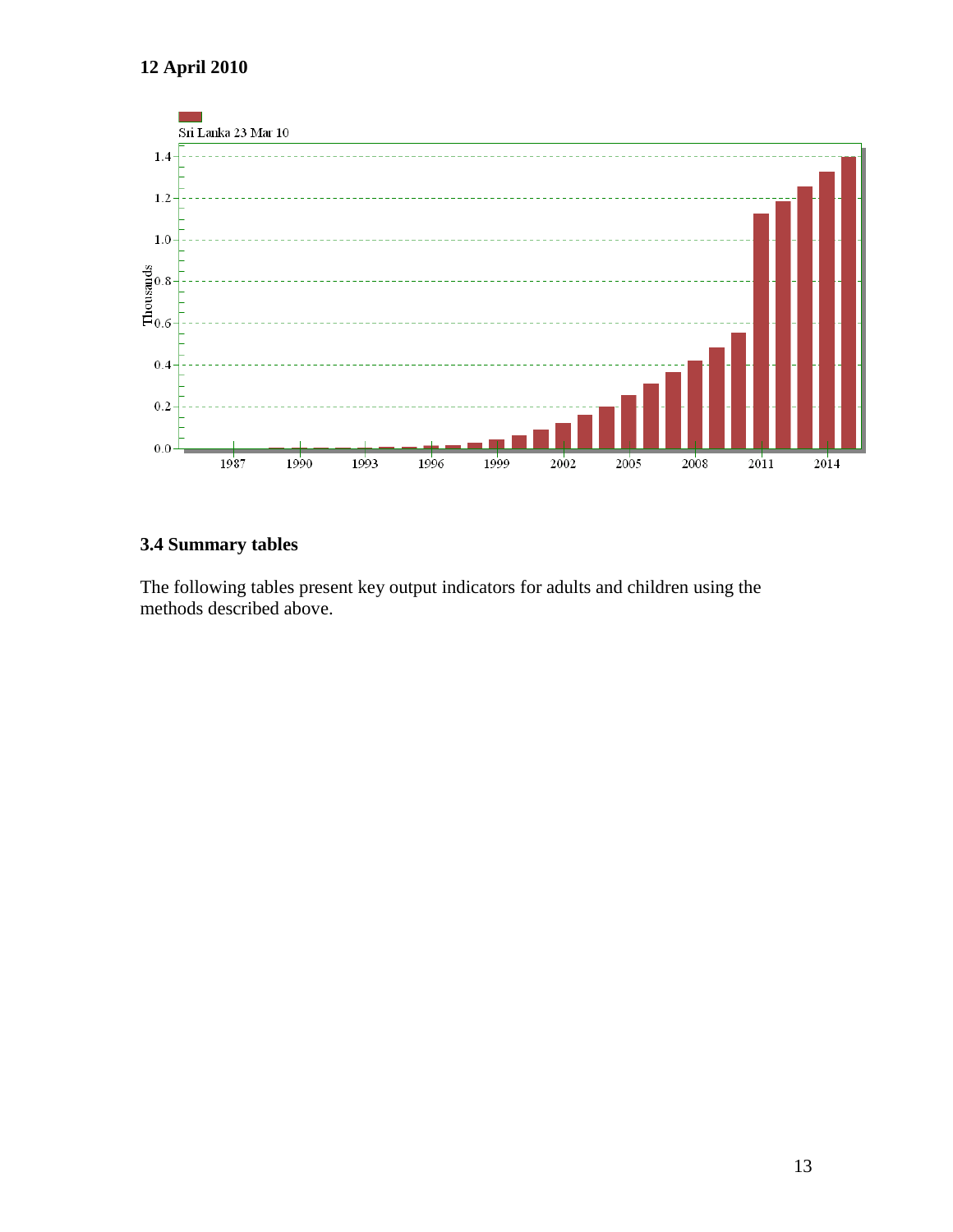|  | Table 1. Overall estimated summary (Adults+Children) |  |
|--|------------------------------------------------------|--|
|--|------------------------------------------------------|--|

|                                              | 2007  | 2008  | 2009  | 2010  | 2011  | 2012  | 2013  | 2014  | 2015  |
|----------------------------------------------|-------|-------|-------|-------|-------|-------|-------|-------|-------|
| Total number of people<br>living with HIV    | 2,495 | 2,673 | 2,853 | 3,039 | 3,196 | 3,341 | 3,465 | 3,537 | 3,578 |
| Males                                        | 1,786 | 1,813 | 1,827 | 1,823 | 1,811 | 1,785 | 1,759 | 1,719 | 1,676 |
| Females                                      | 709   | 861   | 1,027 | 1,217 | 1,385 | 1,556 | 1,706 | 1,818 | 1,902 |
|                                              |       |       |       |       |       |       |       |       |       |
| HIV Prevalence (15-49<br>years)              | 0.02  | 0.02  | 0.02  | 0.02  | 0.03  | 0.03  | 0.03  | 0.03  | 0.03  |
| Total number of new<br><b>HIV</b> infections | 292   | 325   | 338   | 353   | 348   | 366   | 349   | 303   | 275   |
| Males                                        | 149   | 143   | 136   | 122   | 127   | 129   | 125   | 107   | 98    |
| Females                                      | 144   | 182   | 201   | 232   | 221   | 237   | 225   | 196   | 177   |
|                                              |       |       |       |       |       |       |       |       |       |
| <b>Total number of Annual</b>                |       |       |       |       |       |       |       |       |       |
| AIDS deaths                                  | 119   | 133   | 143   | 152   | 175   | 205   | 208   | 213   | 216   |
| Males                                        | 97    | 106   | 111   | 115   | 127   | 144   | 139   | 136   | 131   |
| Females                                      | 23    | 27    | 32    | 37    | 48    | 61    | 68    | 77    | 85    |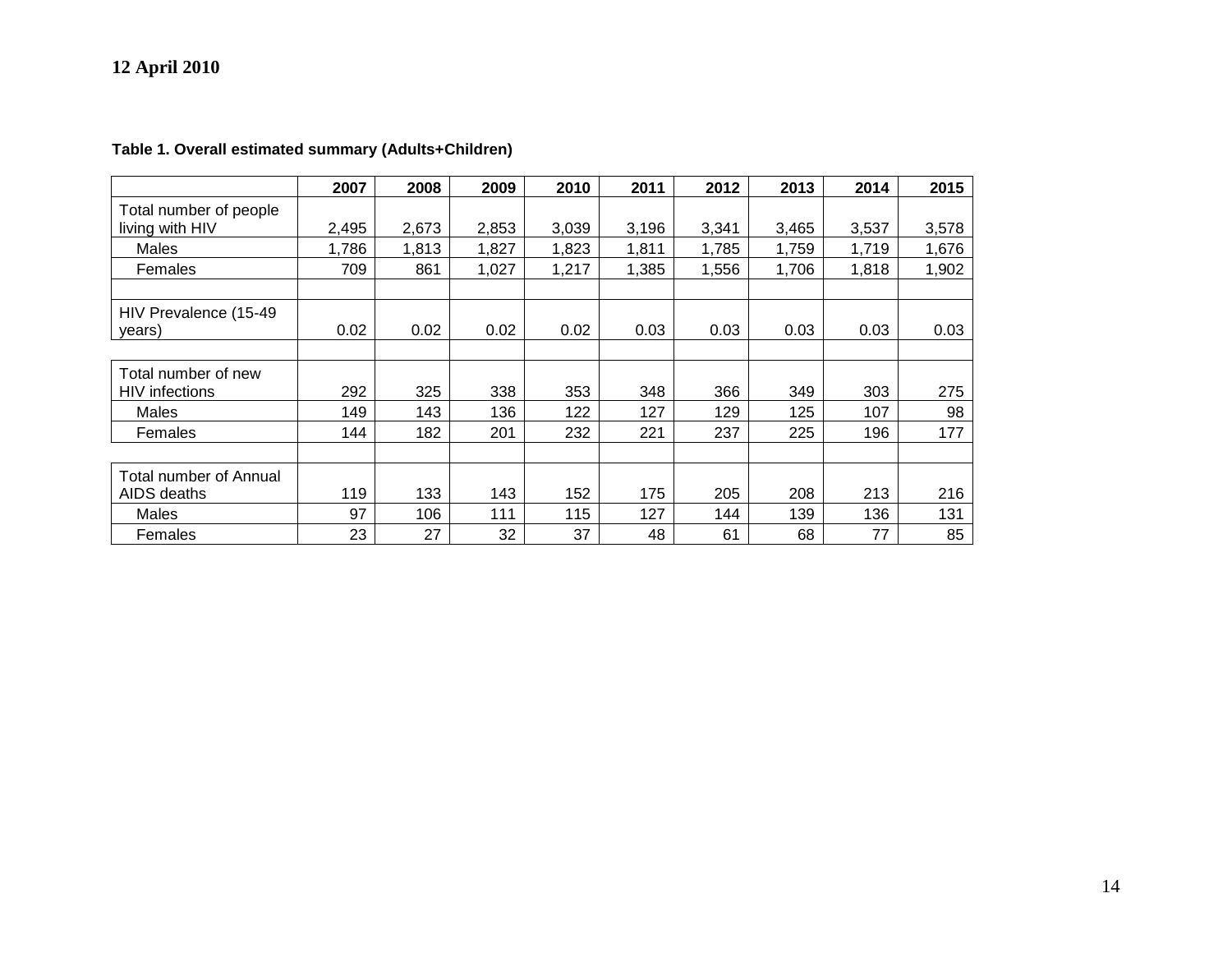|                                              | 2007  | 2008  | 2009  | 2010  | 2011  | 2012  | 2013  | 2014  | 2015  |
|----------------------------------------------|-------|-------|-------|-------|-------|-------|-------|-------|-------|
| <b>Number Living with</b><br><b>HIV/AIDS</b> |       |       |       |       |       |       |       |       |       |
| Total                                        | 2,471 | 2,644 | 2,818 | 2,997 | 3,146 | 3,282 | 3,397 | 3,460 | 3,492 |
| Males                                        | 1,774 | 1,798 | 1,809 | 1,801 | 1,786 | 1,756 | 1,725 | 1,681 | 1,632 |
| Females                                      | 697   | 846   | 1,009 | 1,196 | 1,360 | 1,527 | 1,672 | 1,780 | 1,860 |
| <b>Adult prevalence</b>                      | 0.02  | 0.02  | 0.02  | 0.02  | 0.02  | 0.02  | 0.02  | 0.02  | 0.02  |
| <b>New HIV infections</b>                    |       |       |       |       |       |       |       |       |       |
| Total                                        | 284   | 315   | 326   | 339   | 332   | 348   | 330   | 282   | 254   |
| Males                                        | 144   | 138   | 130   | 115   | 119   | 120   | 115   | 96    | 87    |
| Females                                      | 139   | 177   | 196   | 225   | 213   | 228   | 215   | 186   | 167   |
| <b>Annual AIDS deaths</b>                    |       |       |       |       |       |       |       |       |       |
| Total                                        | 115   | 129   | 138   | 146   | 168   | 196   | 198   | 202   | 205   |
| Males                                        | 95    | 104   | 109   | 111   | 124   | 140   | 135   | 130   | 125   |
| Females                                      | 21    | 25    | 29    | 34    | 44    | 57    | 64    | 72    | 80    |
| <b>Total need for ART</b>                    |       |       |       |       |       |       |       |       |       |
| Total                                        | 365   | 423   | 485   | 552   | 1,127 | 1,187 | 1,255 | 1,326 | 1,397 |
| Male                                         | 284   | 323   | 361   | 399   | 798   | 805   | 810   | 815   | 818   |
| Female                                       | 81    | 100   | 124   | 153   | 328   | 382   | 444   | 511   | 579   |

**Table 2. Estimated HIV prevalence, new infections, mortality and ART needs for adults (15+ population)**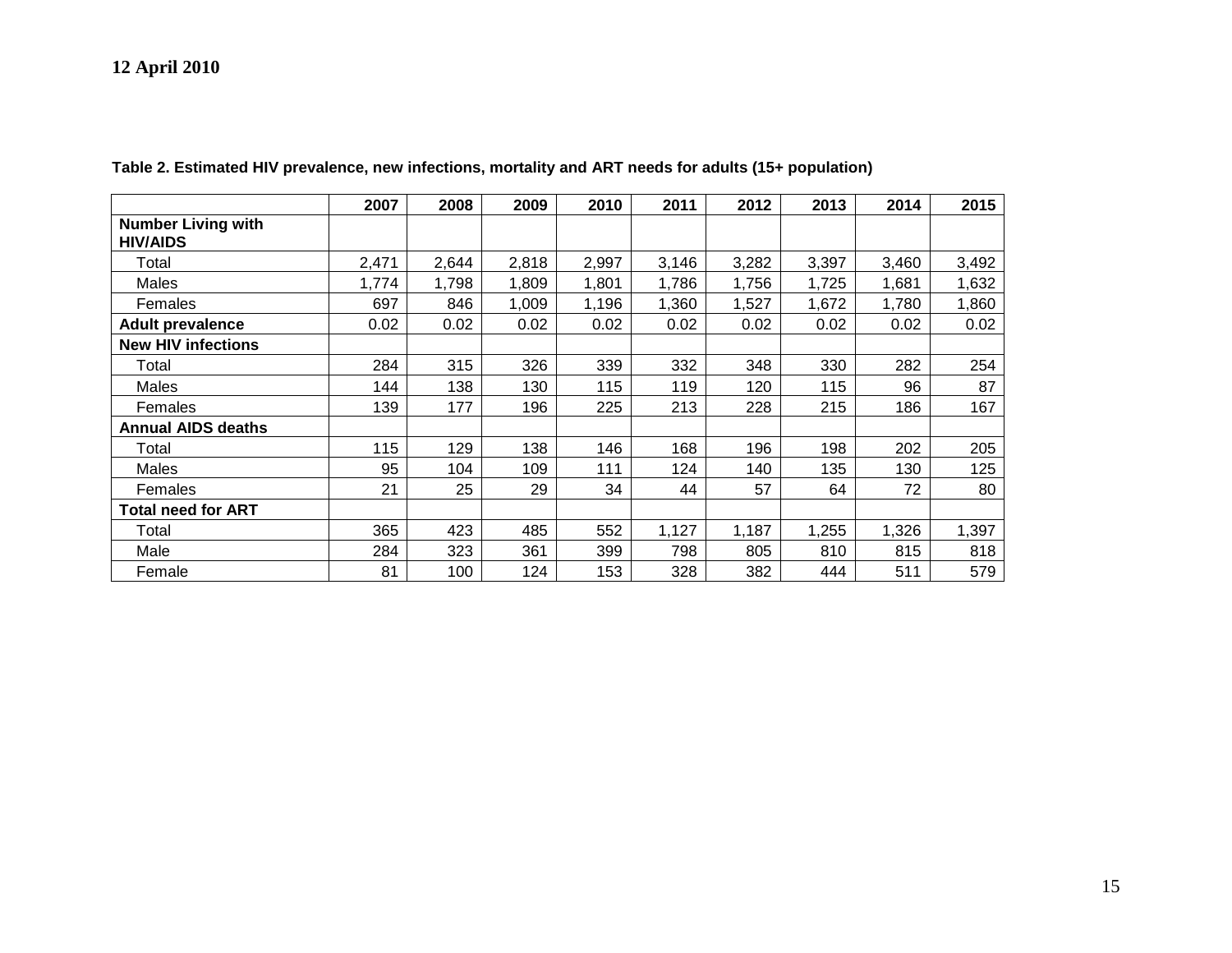|                                    | 2007 | 2008 | 2009 | 2010           | 2011 | 2012 | 2013 | 2014 | 2015            |
|------------------------------------|------|------|------|----------------|------|------|------|------|-----------------|
| <b>Number living with HIV/AIDS</b> |      |      |      |                |      |      |      |      |                 |
| Total                              | 24   | 29   | 35   | 42             | 50   | 59   | 68   | 77   | 86              |
| Males                              | 12   | 15   | 18   | 21             | 25   | 30   | 34   | 39   | 43              |
| Females                            | 12   | 14   | 17   | 21             | 25   | 29   | 33   | 38   | 42              |
| <b>New HIV infections</b>          |      |      |      |                |      |      |      |      |                 |
| Total                              | 9    | 10   | 12   | 14             | 16   | 18   | 19   | 21   | 22              |
| Males                              | 4    | 5    | 6    | 7              | 8    | 9    | 10   | 11   | 11              |
| Females                            | 4    | 5    | 6    | $\overline{ }$ | 8    | 9    | 10   | 10   | 11              |
| <b>Annual AIDS deaths</b>          |      |      |      |                |      |      |      |      |                 |
| Total                              | 4    | 5    | 6    | 6              | 8    | 9    | 10   | 11   | 11              |
| Males                              | 2    | 2    | 3    | 3              | 4    | 4    | 5    | 5    | 6               |
| Females                            | 2    | 2    | 3    | 3              | 4    | 4    | 5    | 5    | $6\phantom{1}6$ |
| <b>Children needing ART</b>        |      |      |      |                |      |      |      |      |                 |
| Total                              | 16   | 20   | 25   | 37             | 44   | 51   | 57   | 64   | 70              |
| Male                               | 8    | 10   | 12   | 18             | 22   | 26   | 29   | 32   | 35              |
| Female                             | 8    | 10   | 12   | 18             | 22   | 25   | 28   | 32   | 35              |
| <b>PMTCT needs</b>                 |      |      |      |                |      |      |      |      |                 |
| Number of HIV+ve pregnant          |      |      |      |                |      |      |      |      |                 |
| women                              | 31   | 36   | 43   | 50             | 57   | 64   | 69   | 74   | 77              |
| Mothers needing PMTCT              | 26   | 31   | 36   | 42             | 49   | 54   | 59   | 63   | 65              |

**Table 3. Estimated HIV prevalence, mortality and care and treatment needs for children and (0-14 years population) pregnant women**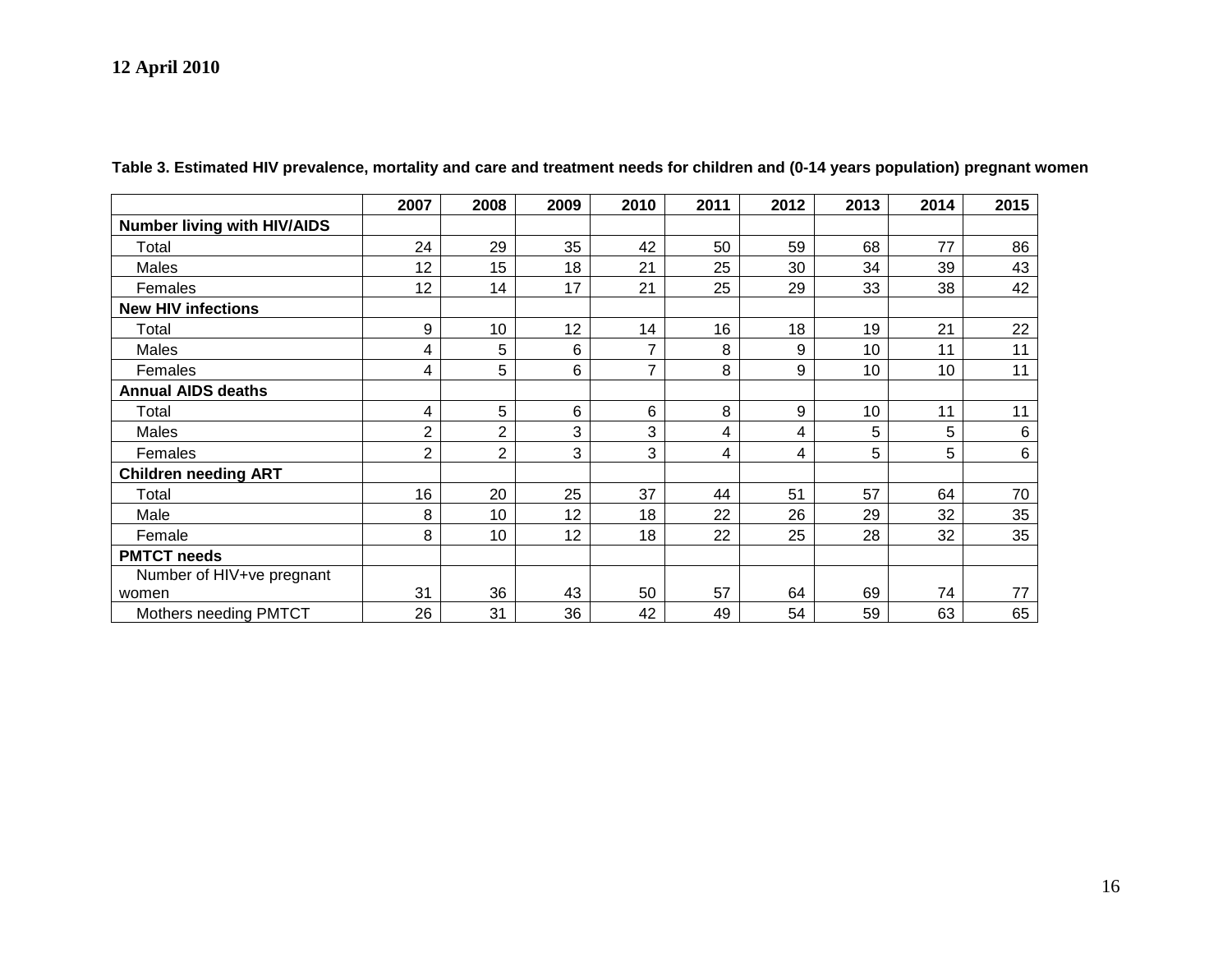# **4. Key Limitations**

Three years ago, in 2007, the Workbook method in conjunction with Spectrum was used to make HIV estimates. This year, the estimations and projections package (EPP) was used for the first time in conjunction with Spectrum for HIV estimations and projections. Therefore, it is not appropriate to directly compare estimates current estimates with the past estimates.

The results presented in this report are the best estimates that are possible with the available information in the country. These results should be, however, interpreted and used in the light of some limitations pertaining to the tools/models and input data.

**Limitations of tools/models:** EPP uses HIV prevalence data and programme data and various statistical parameters to estimate and project HIV burden. The combination of EPP and Spectrum cannot explore the impact of prevention program among key subpopulations. For this, one would need to undertake a more detailed analysis of both HIV prevalence and risk behaviour trends. In other countries, with larger epidemics, this gas been done with a variety of other methods, including simple spreadsheets and/or more complex models such as the Asia Epidemic Model (AEM). However, there are no experiences to date using AEM in countries low level epidemics.

. **Limitations of input data:** The population size for high-risk population used in the 2009 estimations are based on the best available data and consensus among experts. However, the current size estimates were based on mapping from two highest burden districts only and may be revised when mapping data from more districts are available. Moreover, there were no data available on the size of clients of sex workers. As there are no surveys in general male population, a weighted average of percentage of males having paid sex in different male "risk-populations" was used to derive the percent of adult men who have paid sex. Moreover, HIV prevalence curves for MSM are generated based on limited data from MSM for two years only. Improved surveillance among MSM over time through better sampling strategy may yield more representative data. Finally, better data are needed to calibrate the HIV prevalence data among different population groups.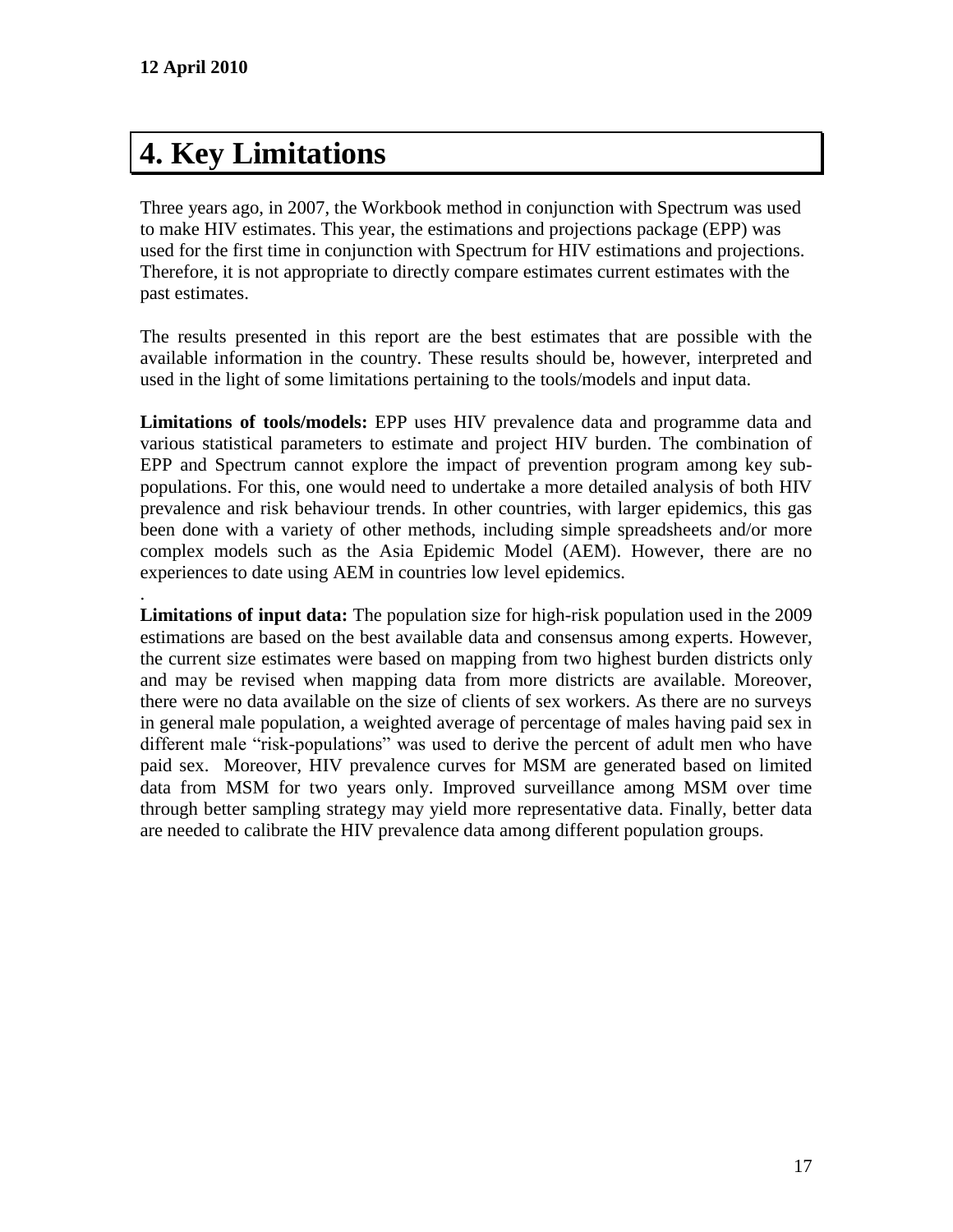# **5. Summary**

- The HIV epidemic in Sri Lanka continues to remain at a very low level. The estimated HIV prevalence among adult population is 0.02%. Even among the high risk groups, HIV prevalence is consistently below <1%.
- In 2009, an estimated 3,000 people are living with HIV/AIDS.
- Modelling of HIV data show that HIV prevalence in Sri Lanka has gradually increased at a very low rate over the last 20 years. It is likely to reach a peak in 2012, and stabilise, thereafter.
- In the absence of an IDU epidemic, there are two distinct waves of the epidemic. The first group to be affected were the sex workers and their male clients. Subsequently, transmission from male clients to their wives/other female partners resulted in lowerrisk female population being increasingly infected.
- Currently, there are an estimated 350 new HIV infections each year. Nearly half of these new infections are among sex workers and their clients; MSM account for nearly 10% of all new infections.
- The number of AIDS deaths has shown an upward trend over the years. Currently, there are approximately 150 AIDS deaths each year.
- Roughly 500 (including old and new persons needing treatment) people in Sri Lanka are currently in need of antiretroviral care and this number will continue to increase over the next years as under the new criteria for treatment, people will need to be started on ART earlier and they will survive longer.
- Roughly 40 HIV-positive women will give birth annually. Approximately 25 children are in need of ART in 2009.

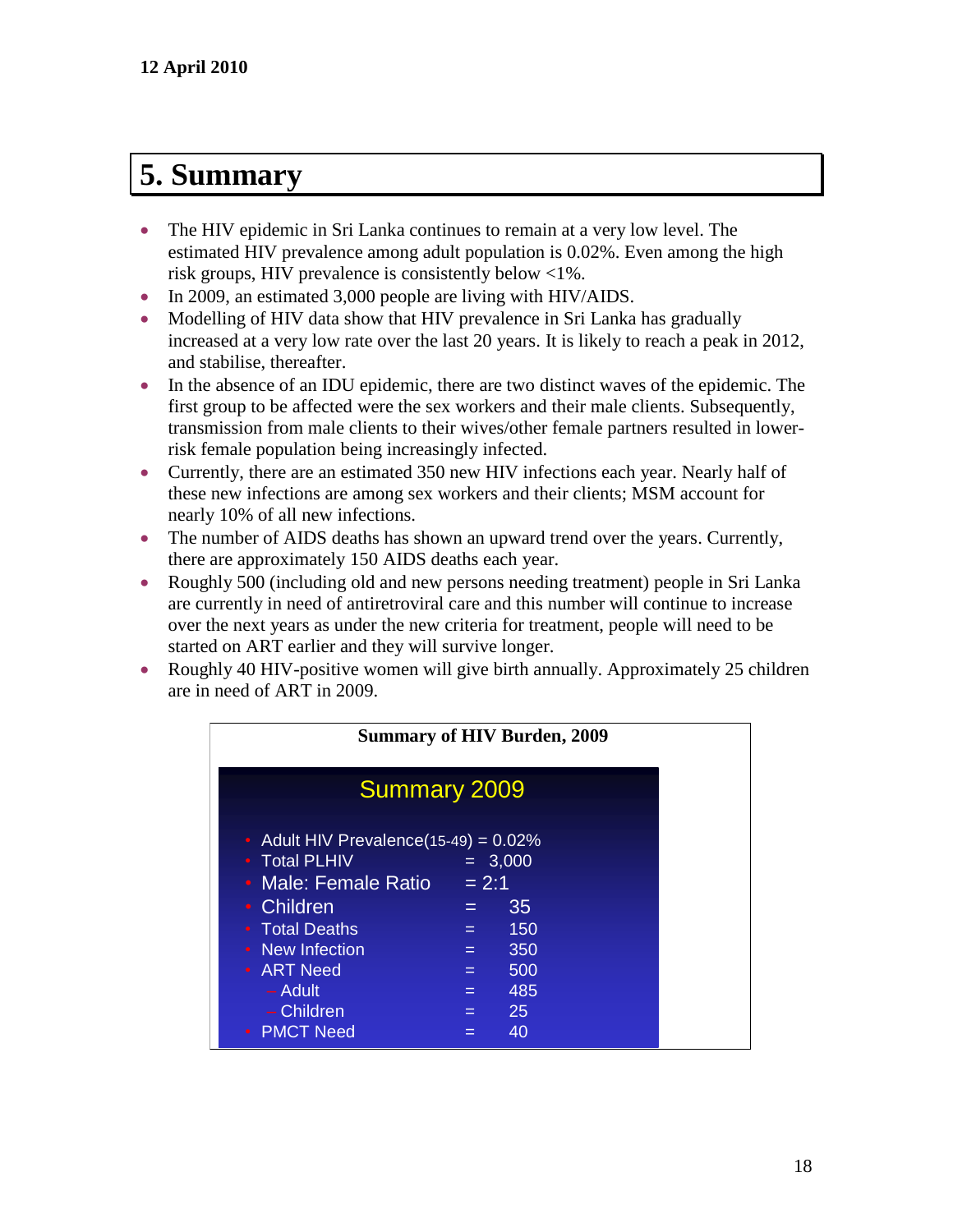#### **Annexure 1: Working Group Members participated in the HIV Estimates workshop 23rd of March 2010**

#### **Core group**

Dr Renu Garg Medical epidemiologist WHO/ Searo India

Dr Wiwat Peerapranong East West centre /Hawai

Dr Sriyakanthi Beneragama Consultant Epidemiologist National STD AIDS Control Programme

Dr KAM Ariyatrathna Consultant Venereologist Surveillance coordinator National STD AIDS Control Programme

Dr K Buddakorala Consultant Venereologist National STD AIDS Control Programme

Dr Neelamanie Punchihewa Senior medical officer National STD AIDS Control Programme

Dr Supriya Warusawithana National Professional officer World Health Organization Sri Lanka

Dr S Mananwatta Consultant Microbiologist National STD AIDS Control Programme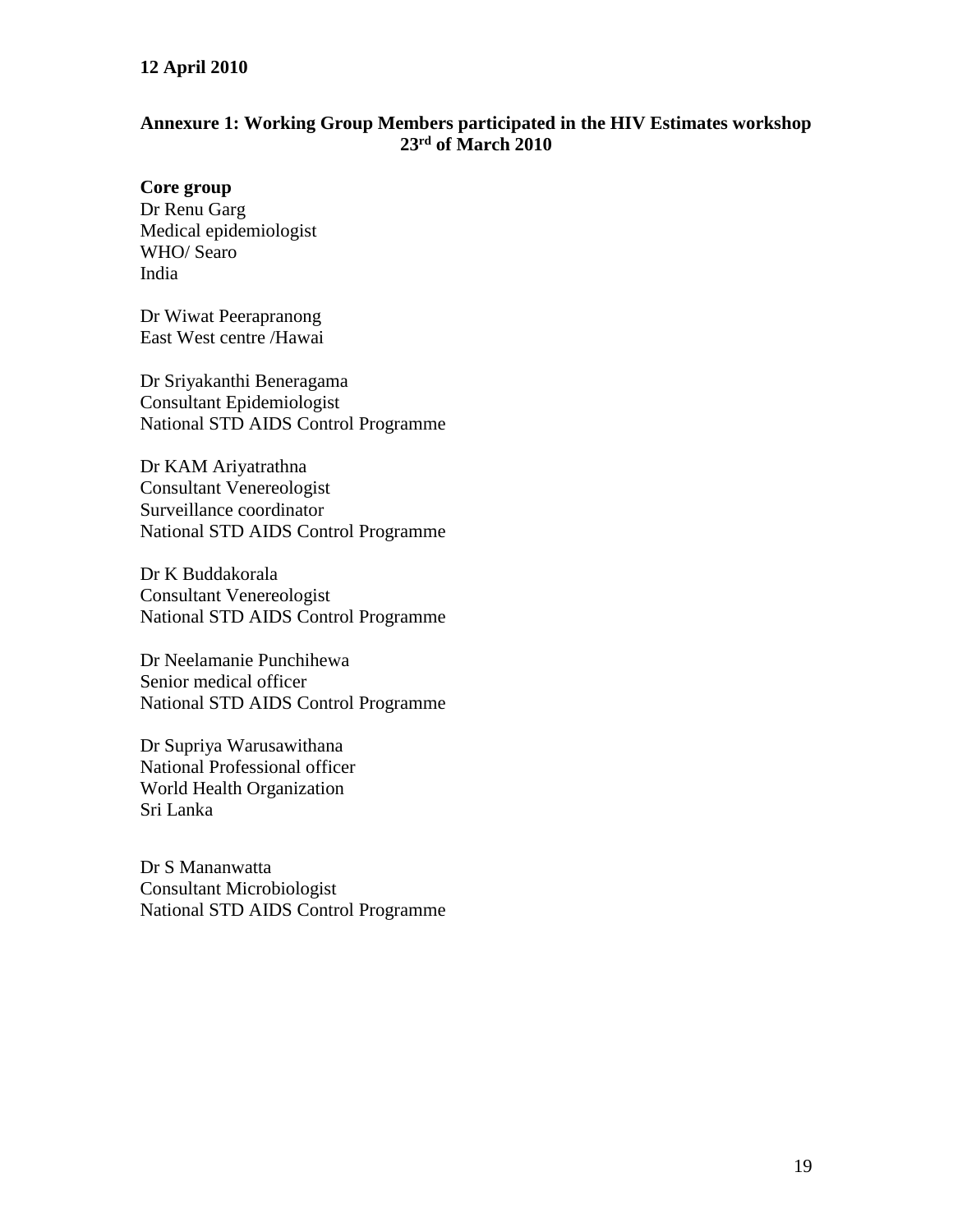#### **Working group – Other members participated in the HIV Estimation work shop 23rd March 2010**

#### **National STD/AIDS Control Programme**

Dr N Edirisinghe Director/ NSACP

Dr C D Wickramasuriya Consultant Venereologist **NSACP** 

Dr KGS Gunasekara MOIC/NSACP

Dr WMSK Wanninayake MO/NSACP

#### **University Academics**

Prof S Sivayogan Head, Department of Community Medicine University of Sri Jayawardhanapura

Dr A Pathmeswaran Senior Lecturer Department of Community Medicine University of Kelaniya

#### **Census & Statistics Department**

Mr MLAP Gunasekara Senior Statistitian, Department of Census & statistics

#### **Public Health specialists**

Dr P Palihawadana Chief Epidemiologist Epidemiology Unit

#### **Invitees**

#### **NGOs working with MARG**

Ms Chandrakanthi Abeykoon Mr HA Lakshman Community Strength Development Foundation